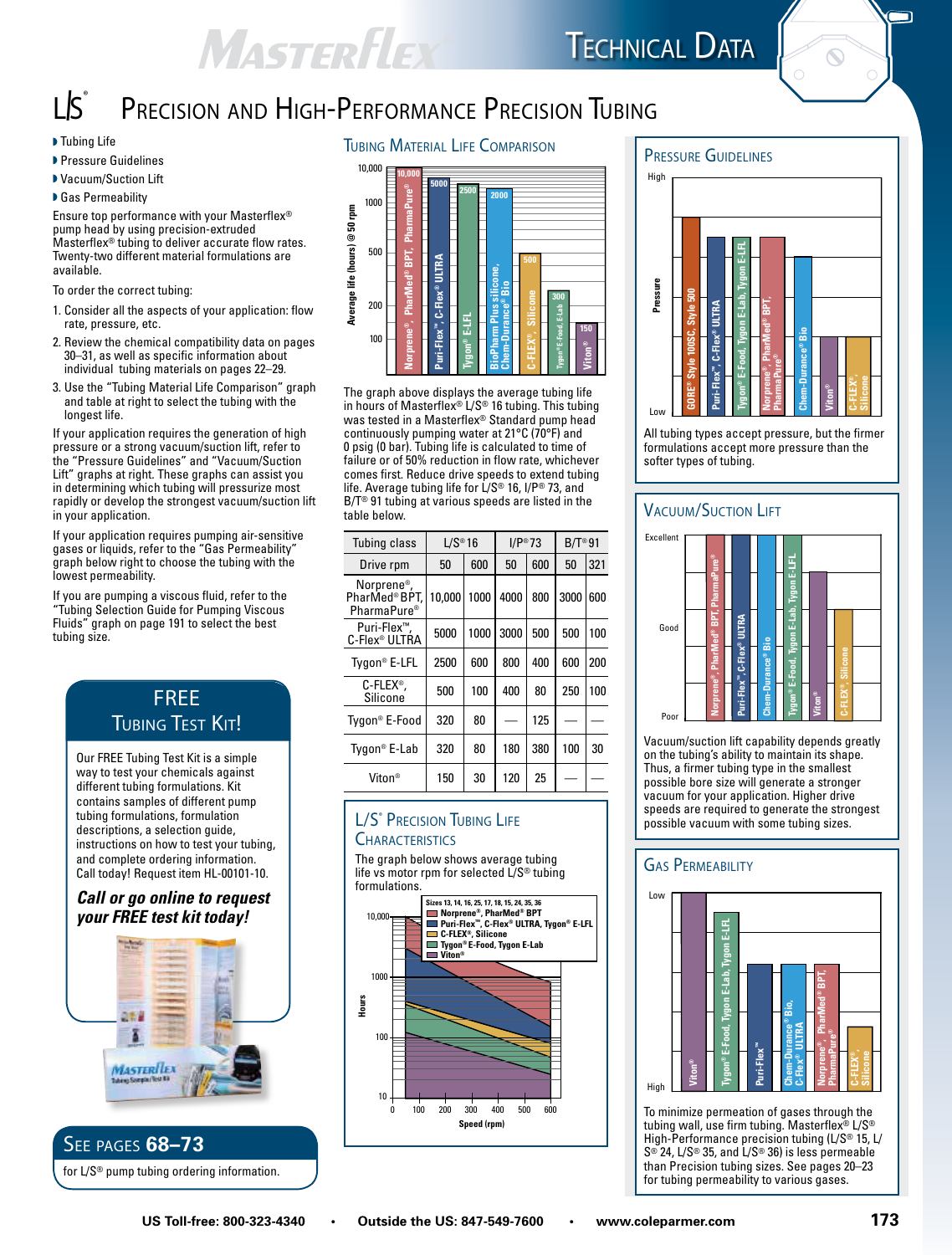# MASTERFLEX®

#### L $\mathsf{S}^{\mathsf{\scriptscriptstyle\$}}$ Precision and High-Performance Precision Pump Tubing

PERFORMANCE DATA FOR PHARMAPURE®, NORPRENE®, PHARMED<sup>®</sup> BPT, BIOPHARM PLUS SILICONE, SILICONE, Tygon®, and Viton® Tubing Formulation

See pages **68–73**

for L/S® pump tubing ordering information.

#### L/S<sup>®</sup> PRECISION TUBING

Precision tubing (L/S® 13, L/S® 14, L/S® 16, L/S® 25, L/S® 17, and L/S® 18) is made to tight tolerances that ensure accurate flow rates and long tubing life. The graph below shows average tubing life while pumping water through an Easy-Load® II pump head at 21°C (70°F), 0 psi, 600 rpm.



#### L/S<sup>®</sup> HIGH-PERFORMANCE PRECISION TUBING

High-performance precision tubing (L/S® 15, L/S® 24, L/S® 35, and L/S® 36) improves pressure generation, suction lift, tubing life, and the ability to pump viscous fluids. The graph below shows average tubing life while pumping water through an Easy-Load® II pump head at 21°C (70°F), 0 psi, 600 rpm.